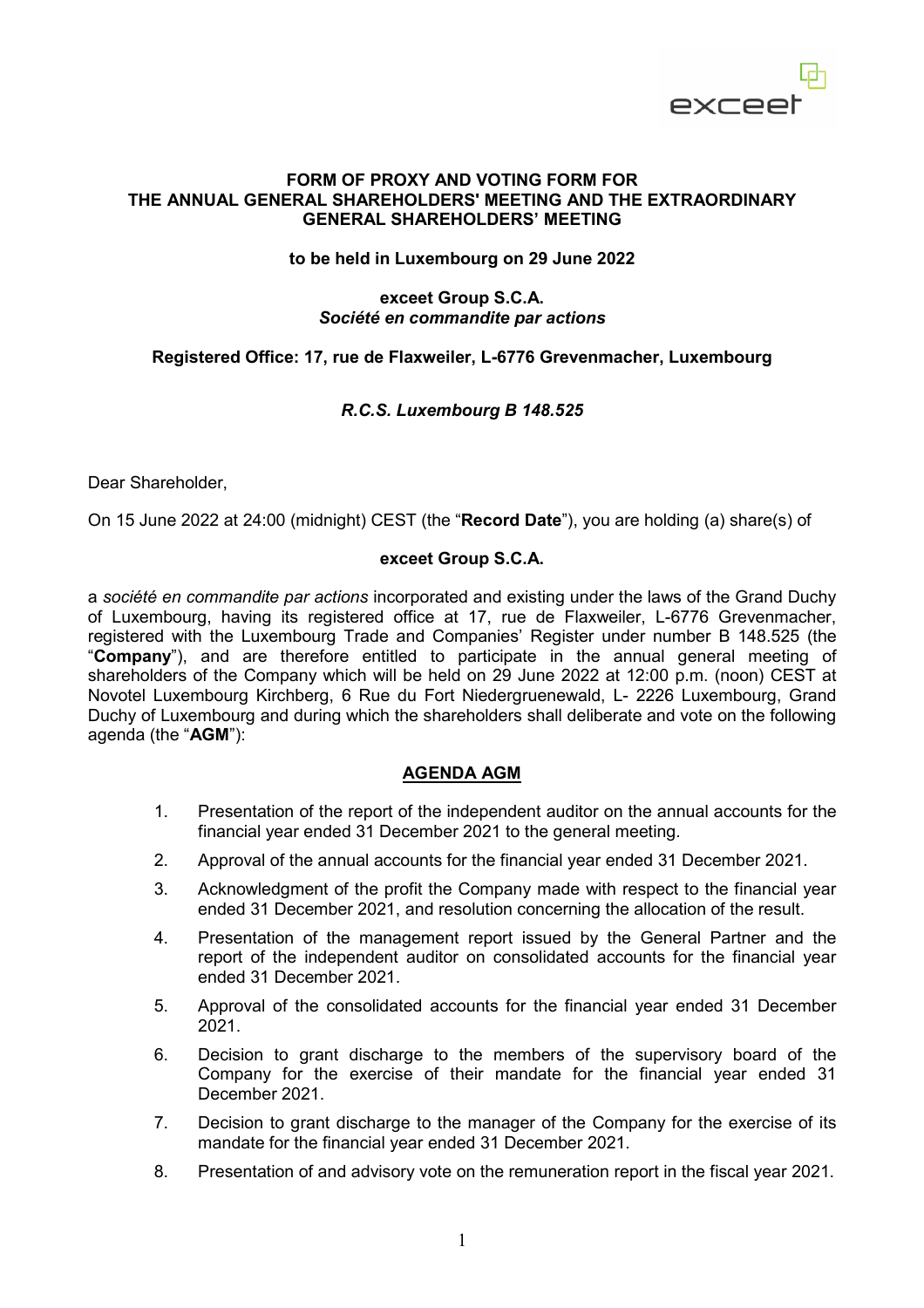

- 9. Decision to elect BDO Audit SA, Luxembourg as independent auditor (*réviseur d'entreprises agréé*) as auditor of the Company.
- 10. Miscellaneous.

The AGM will be immediately followed by an extraordinary general shareholders' meeting of the Company, which shall take place at the same location at **12.30 P.M.** CEST and during which the shareholders shall deliberate and vote on the following agenda (the "**EGM**"):

# **AGENDA EGM**

- 1. Acknowledgment of the special report prepared by the Manager of the Company in relation to Article 420-26(5) of the law of 10 August 1915 as amended regarding the proposed creation of an authorised capital of the Company and the waiver of preferential subscription rights regarding shares issued thereunder.
- 2. Decision to create an authorised capital in an amount of EUR two million eight hundred seven thousand six hundred forty euro (EUR 2,807,640)**,** excluding the issued share capital, and to grant the authorisation to the Manager to issue up to one hundred eightyfour million seven hundred fifteen thousand fifty-five (184,715,055) Ordinary Shares.
- 3. Amendment of Article 5 of the Company articles of association.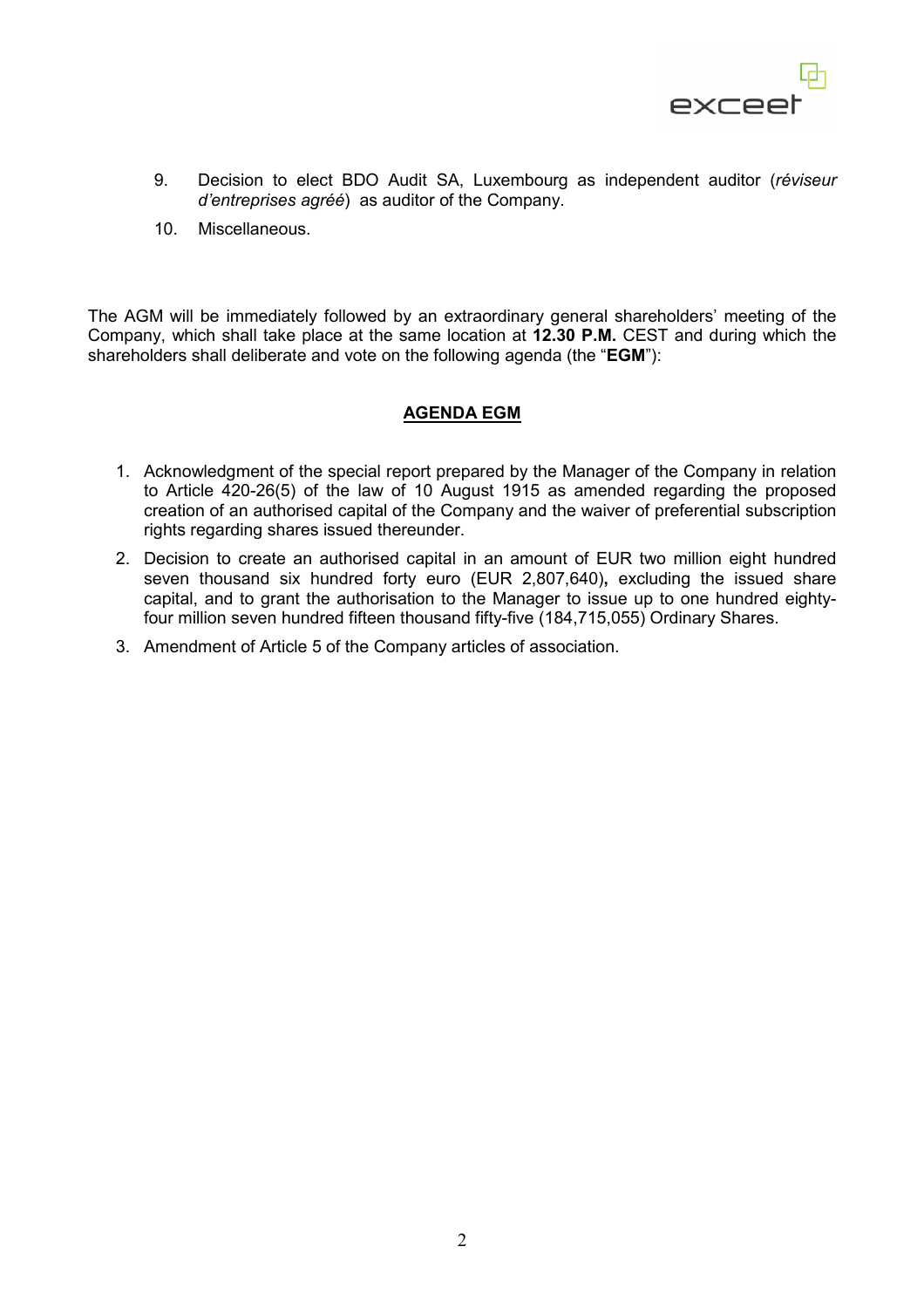

In case you do not wish to attend the AGM and/or the EGM in person, you can appoint another person as your representative by means of a proxy, or *alternatively*, you can vote by providing a voting form. In case you wish to give a proxy to a person having a potential conflict of interest, including in particular members of the board of directors, you must give the conflicted proxy holder specific voting instructions in the proxy attached hereto as Schedule 1 (Proxy) or available on the Company's website (www.exceet.com/investor-relations).

Voting through proxy or voting form does not exempt you from your obligation to register for the AGM and/or the EGM at the latest by 15 June 2022 at 24:00 (midnight) CEST in writing by mail, fax or e-mail. Please use the proposed registration form made available on the website of the Company in this respect.

In case you wish to grant a proxy, please complete and sign a proxy in the form made available on the website of the Company and attached hereto as Schedule 1), and return it no later than 24 June 2022 at 12:00 (noon) CEST by mail, fax or e-mail to the Centralizing Agent of the Company at:

Deutsche Bank Aktiengesellschaft Attn.: Trust and Agency Services/Post IPO Services Taunusanlage 12 D-60325 Frankfurt am Main Germany Fax: +49/69 910-38794 E-mail: dct.tender-offers@db.com

In case you wish to vote by voting form, please complete and sign Schedule 2 (Voting Form) to this document and return it no later than on 24 June 2022 at 12:00 (noon) CEST by mail, fax or by email to the Centralizing Agent at the address referred to above. Only voting forms provided by the Company in the form of the enclosed Schedule 2 (Voting Form) or on its website (www.exceet.com/investor-relations) may be used and only signed voting forms are being taken into account.

In case a shareholder provides a proxy and a voting form at the same time, the voting form shall prevail. Shareholders having submitted a voting form and registered in due time but who wish to revoke such voting form may do so by providing a later dated proxy or voting form, or by cancelling the voting form in writing to the Centralizing Agent of the Company at the address referred to above in a timely fashion and in any case no later than on 24 June 2021 at 12:00 (noon) CEST.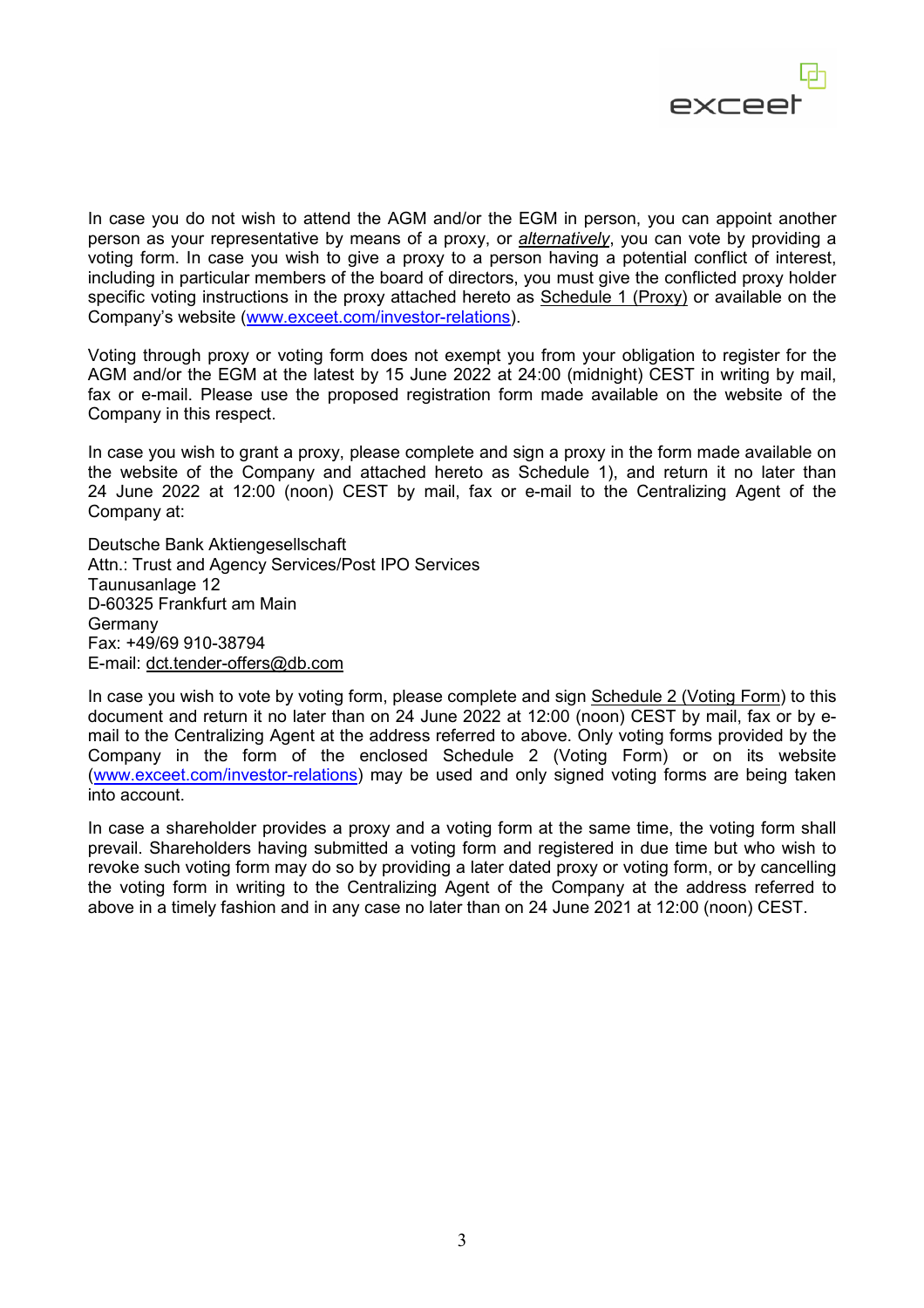

# **Schedule 1**

#### **PROXY**

# **FOR THE ANNUAL GENERAL SHAREHOLDERS' MEETING AND THE EXTRAORDINARY GENERAL SHAREHOLDERS' MEETING**

The undersigned,

 , (please indicate First and Family Name, Address and E-mail Address)

holder of

 ordinary shares, as shown on the attached copy/-ies of the certificate(s) evidencing the shareholding on the Record Date of

#### **exceet Group S.C.A.**

a company incorporated and existing as *société en commandite par actions* under the laws of the Grand Duchy of Luxembourg, having its registered office at 17, rue de Flaxweiler, L-6776 Grevenmacher, registered with the Luxembourg Trade and Companies' Register under number B 148.525 (the "**Company"**) hereby gives irrevocable proxy to

□GmbH, represented by Markus Laue, each acting individually and with full power of substitution Mr. Jan Klopp, member of the supervisory board of the Company, and/or Link Market Services

 $\Box$ 

 $\overline{a}$ 

(First and Family Name, Date and Place of Birth, Address of proxy holder)

to represent the undersigned at the AGM and the EGM of the Company to be held in Luxembourg on 29 June 2022 at 12:00 p.m. (noon) CEST and 12.30 p.m. CEST respectively,

in order to deliberate and vote as follows on the agenda items when they are presented to the meeting:

# **AGENDA AGM**

- 1. Presentation of the report of the independent auditor on the annual accounts for the financial year ended 31 December 2021 to the □ □ general meeting. YES NO ABSTAIN  $\Box$
- 2. Approval of the annual accounts for the financial year ended 31 December 2021. YES NO ABSTAIN  $\Box$  $\Box$  $\Box$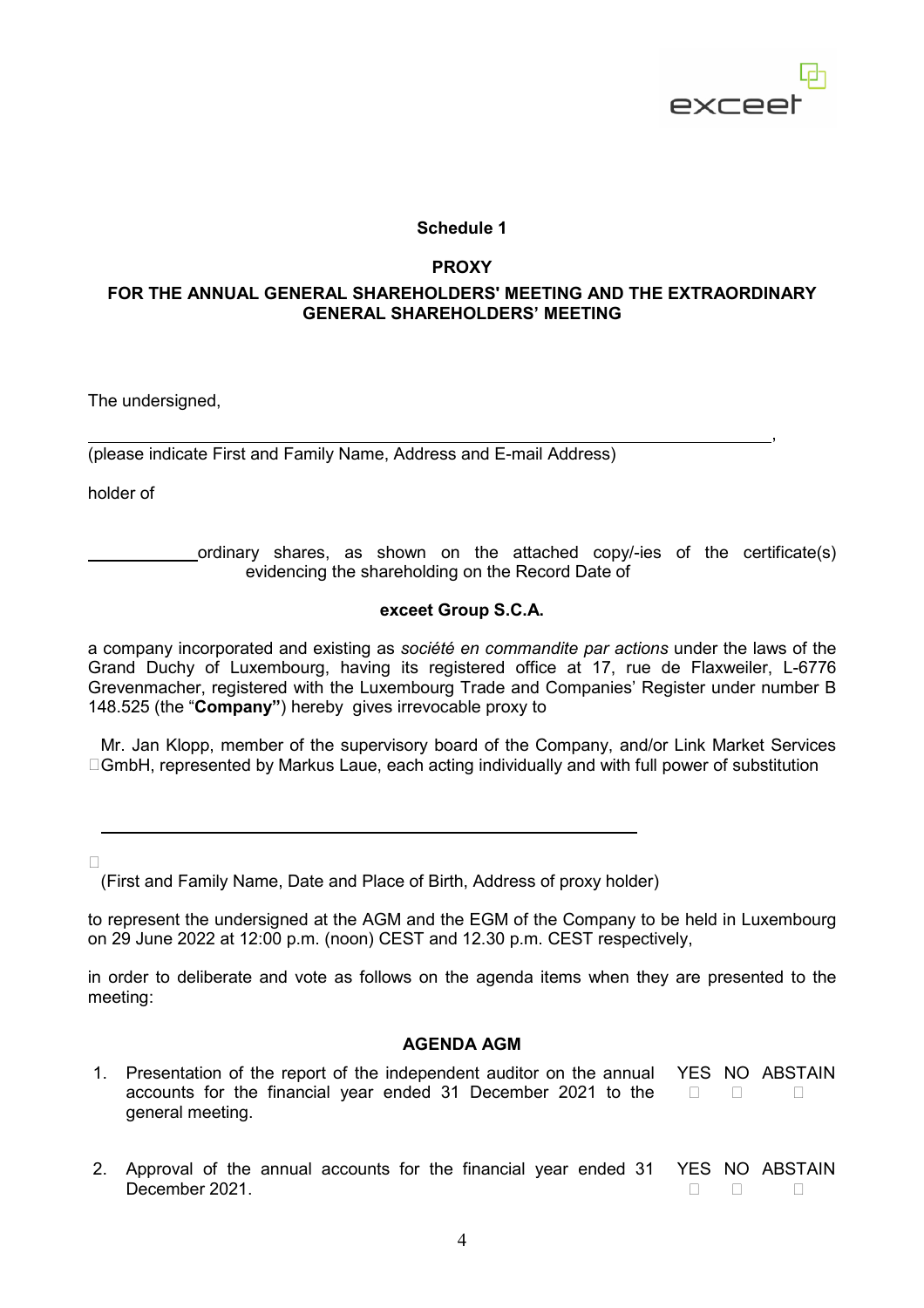

| 3. | Acknowledgment of the profit the Company made with respect to the<br>financial year ended 31 December 2021, and resolution concerning<br>the allocation of the result.                      |                |                           | YES NO ABSTAIN      |
|----|---------------------------------------------------------------------------------------------------------------------------------------------------------------------------------------------|----------------|---------------------------|---------------------|
| 4. | Presentation of the management report issued by the General<br>Partner and the report of the independent auditor on consolidated<br>accounts for the financial year ended 31 December 2021. |                |                           | YES NO ABSTAIN<br>П |
| 5. | Approval of the consolidated accounts for the financial year ended 31<br>December 2021.                                                                                                     |                |                           | YES NO ABSTAIN      |
| 6. | Decision to grant discharge to the members of the supervisory board<br>of the Company for the exercise of their mandate for the financial<br>year ended 31 December 2021.                   | П              |                           | YES NO ABSTAIN<br>П |
| 7. | Decision to grant discharge to the manager of the company for the<br>exercise of its mandate for the financial year ended 31 December<br>2021.                                              | П              |                           | YES NO ABSTAIN      |
| 8. | Presentation of and advisory vote on the remuneration report for the<br>members of the former board of directors in the fiscal year 2021.                                                   | $\mathbb{R}^n$ | $\Box$                    | YES NO ABSTAIN<br>п |
| 9. | Decision to elect BDO Audit SA, Luxembourg as independent auditor<br>(réviseur d'entreprises agréé) as auditor of the Company.                                                              | П              | П                         | YES NO ABSTAIN<br>П |
|    | 10. Miscellaneous                                                                                                                                                                           | YES            | NO <sub>1</sub><br>$\Box$ | <b>ABSTAIN</b>      |

# **AGENDA EGM**

| 1. Acknowledgment of the special report prepared by the Manager of<br>the Company in relation to Article 420-26(5) of the law of 10 August<br>1915 as amended regarding the proposed creation of an<br>authorised capital of the Company and the waiver of preferential<br>subscription rights regarding shares issued thereunder                                                |      | YES NO ABSTAIN |
|----------------------------------------------------------------------------------------------------------------------------------------------------------------------------------------------------------------------------------------------------------------------------------------------------------------------------------------------------------------------------------|------|----------------|
| 2. Decision to create an authorised capital in an amount of EUR two<br>million eight hundred seven thousand six hundred forty euro (EUR<br>2,807,640), excluding the issued share capital, and to grant the<br>authorisation to the Manager to issue up to one hundred eighty-<br>four million seven hundred fifteen thousand fifty-five (184,715,055)<br><b>Ordinary Shares</b> |      | YES NO ABSTAIN |
| 3. Amendment of Article 5 of the Company articles of association.                                                                                                                                                                                                                                                                                                                | YFS. | NO ABSTAIN     |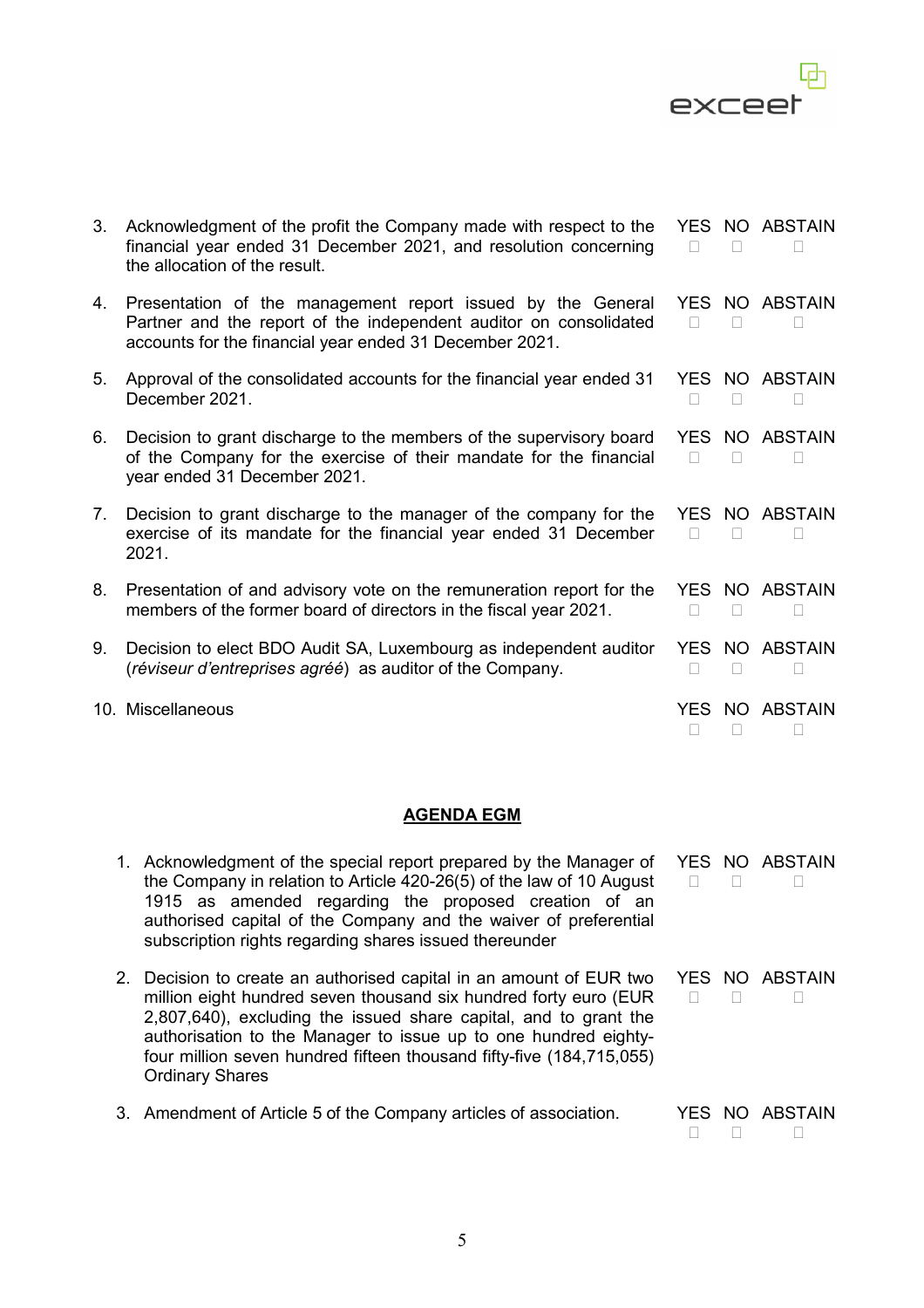

Any omission, unclearly expressed or contradictory choice in one or more of the various voting instruction options provided above will be considered as an instruction to abstain from voting in respect of the proposed resolution of the respective meeting.

In case of a conflict of interest, the proxy holder shall disclose certain specified facts which may be relevant for the undersigned in assessing any risk that the proxy holder might pursue any interest other than the interest of the undersigned.

This proxy can be revoked by delivering a properly executed later-dated proxy or voting form or a declaration to revoke such proxy to the Centralizing Agent in a timely fashion and in any case no later than on 24 June 2022 at 12:00 (noon) CEST.

This proxy and the rights, obligations and liabilities of the undersigned and the proxyholder hereunder shall be governed by the laws of Luxembourg, with the exception of its rules of conflict of laws.

Any claims, disputes or disagreements arising under, in connection with or by reason of these proxies shall be brought by the undersigned and the proxy holder in the courts of the city of Luxembourg, and each of the undersigned and the proxy holder hereby submits to the exclusive jurisdiction of such courts in any such actions or proceeding and waives any objection to the jurisdiction or venue of such courts.

Signed in \_\_\_\_\_\_\_\_\_\_\_\_\_\_\_\_\_, on\_\_\_\_\_\_\_\_\_\_\_\_\_\_\_\_\_\_.

Name: By: Title: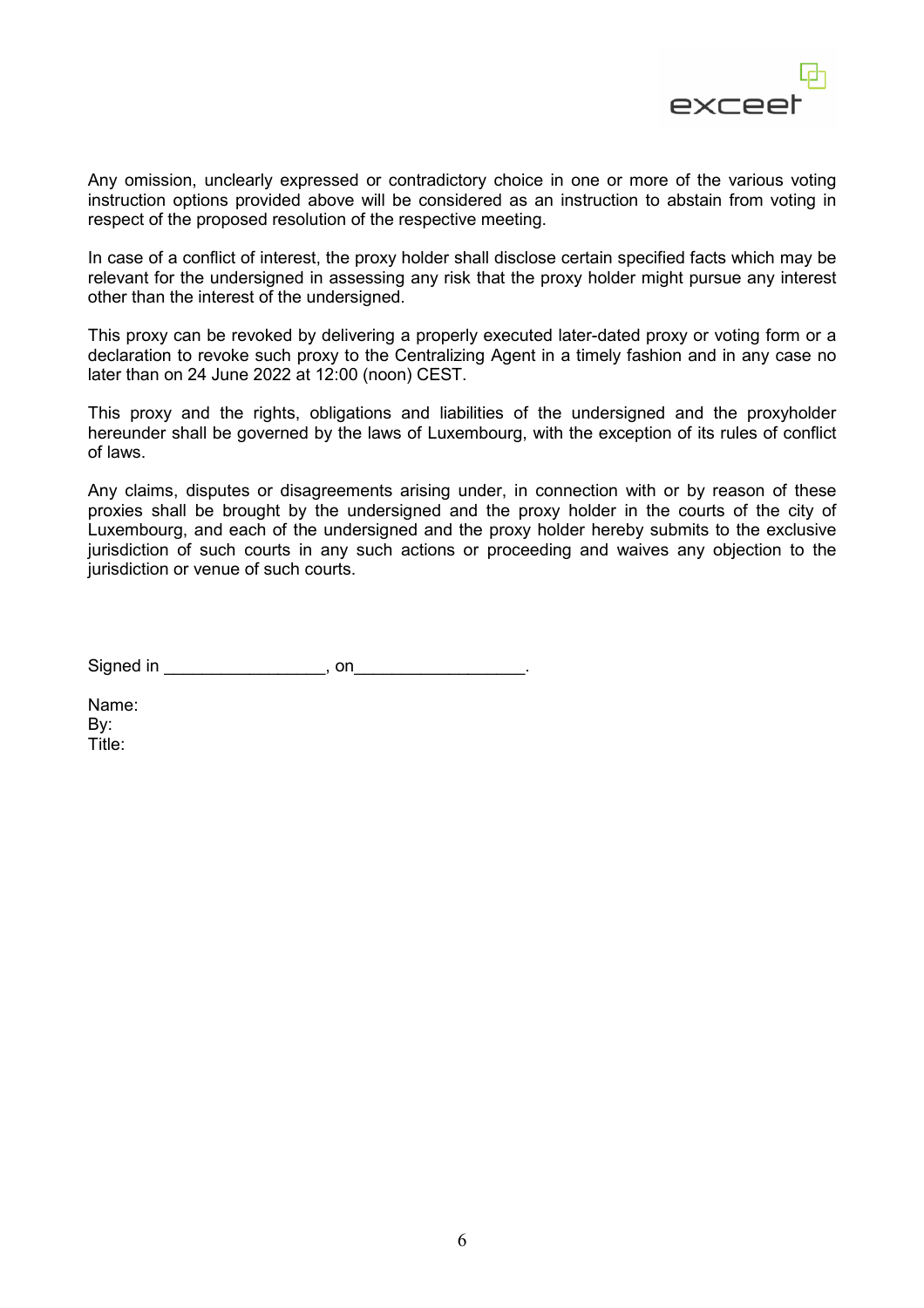

# **Schedule 2**

# **VOTING FORM**

# **FOR THE ANNUAL GENERAL SHAREHOLDERS' MEETING AND THE EXTRAORDINARY GENERAL SHAREHOLDERS' MEETING**

The undersigned,

, where the contract of the contract of the contract of the contract of the contract of the contract of the contract of the contract of the contract of the contract of the contract of the contract of the contract of the c (please indicate First and Family Name, Address and E-mail Address)

holder of

 ordinary shares, as shown on the attached copy/-ies of the certificate(s) evidencing the shareholding on the Record Date of

#### **exceet Group S.C.A.**

a company incorporated and existing as *société en commandite par actions* under the laws of the Grand Duchy of Luxembourg, having its registered office at 17, rue de Flaxweiler, L-6776 Grevenmacher, registered with the Luxembourg Trade and Companies' Register under number B 148.525 (the "**Company**"), hereby declares that he/she/it is not attending in person the ordinary general shareholders' meeting of shareholders of the Company to be held on 29 June 2022 at 12:00 p.m. (noon) CEST with the following agenda (the "**AGM**"):

#### **AGENDA AGM**

- 1. Presentation of the report of the independent auditor on the annual accounts for the financial year ended 31 December 2021 to the general meeting.
- 2. Approval of the annual accounts for the financial year ended 31 December 2021.
- 3. Acknowledgment of the profit the Company made with respect to the financial year ended 31 December 2021, and resolution concerning the allocation of the result.
- 4. Presentation of the management report issued by the General Partner and the report of the independent auditor on consolidated accounts for the financial year ended 31 December 2021.
- 5. Approval of the consolidated accounts for the financial year ended 31 December 2021.
- 6. Decision to grant discharge to the members of the supervisory board of the Company for the exercise of their mandate for the financial year ended 31 December 2021.
- 7. Decision to grant discharge to the manager of the Company for the exercise of its mandate for the financial year ended 31 December 2021.
- 8. Presentation of and advisory vote on the remuneration report in the fiscal year 2021.
- 9. Decision to elect BDO Audit SA, Luxembourg as independent auditor (*réviseur d'entreprises agréé*) as auditor of the Company.
- 10. Miscellaneous.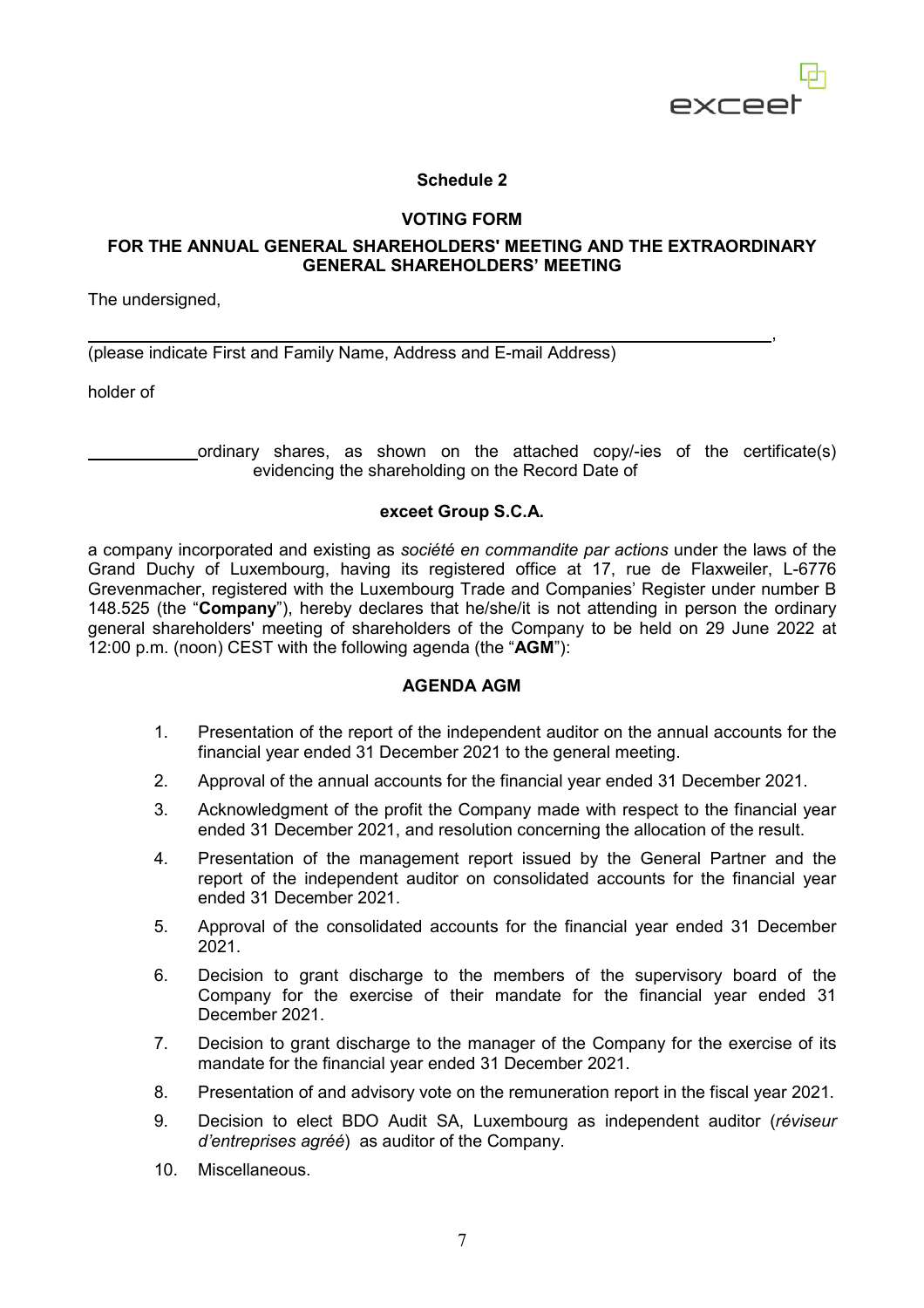

The undersigned hereby votes as follow on the proposed resolutions of the annual general meeting of shareholders:

#### **First resolution:**

The general meeting of shareholders acknowledges the presentation of the chairman of the general meeting of shareholders acknowledges the presentation of the chairman of the meeting of the report of the independent auditor on the annual accounts for the financial year ended 31 December 2021.

#### **Decision**

(please mark your decision by a cross in the corresponding space reserved to that effect below)

| YES: |   |
|------|---|
| NO:  | П |

| <b>ABSTENTION:</b> |  |
|--------------------|--|
|--------------------|--|

# **Second resolution:**

The general meeting of shareholders resolves to approve the annual accounts for the financial year ended 31 December 2021.

#### **Decision**

| YES: |  |
|------|--|
| NO:  |  |
| .    |  |

| <b>ABSTENTION:</b> |
|--------------------|
|--------------------|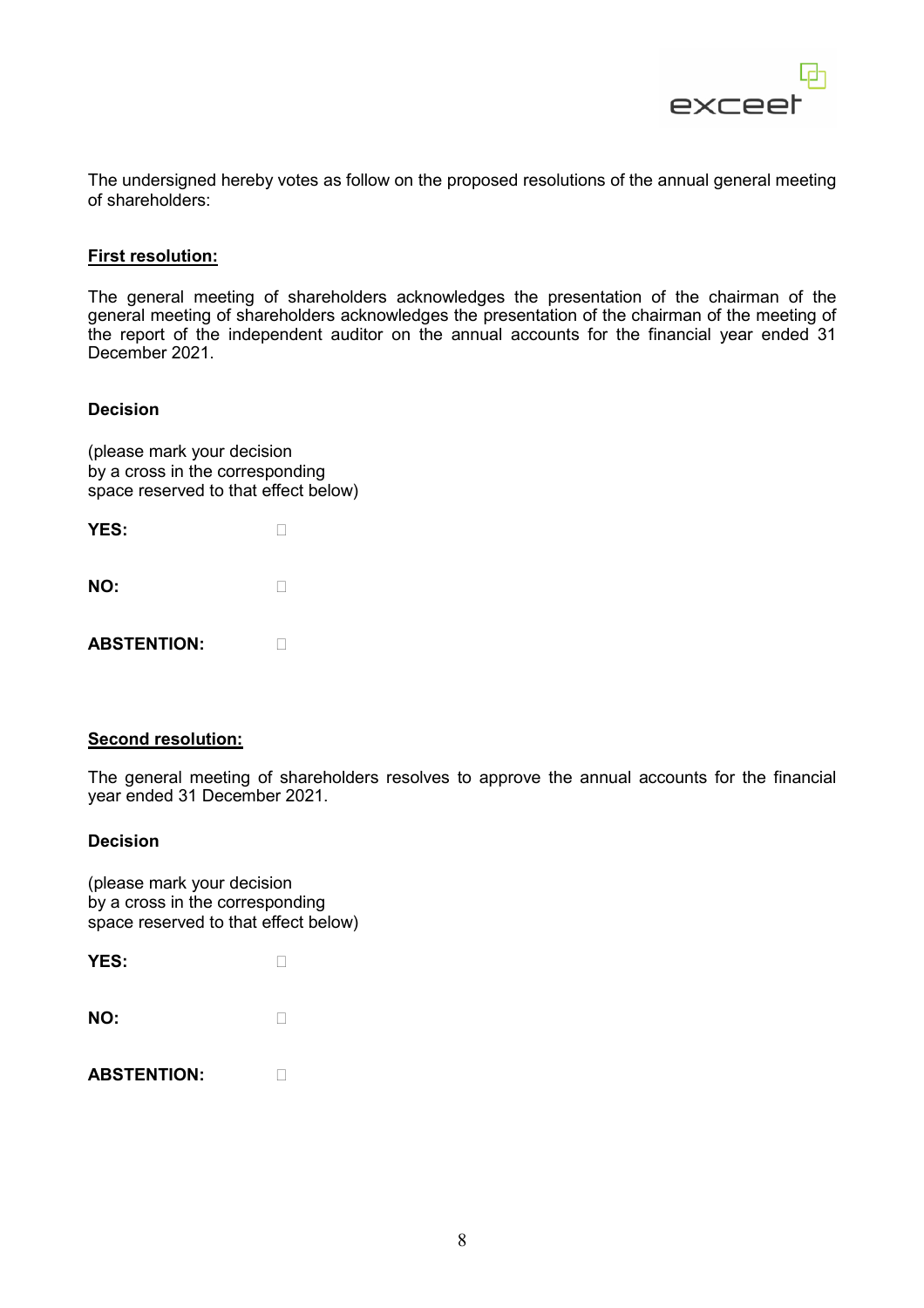

# **Third resolution:**

The general meeting of shareholders acknowledges the loss of the Company and further resolves to allocate the loss of one million four hundred fifty thousand four hundred euro (EUR 1,450,400) for the financial year ended 31 December 2021 as follows:

| Result brought forward from     | EUR        | $-12,000,841$ |  |
|---------------------------------|------------|---------------|--|
| previous years                  |            |               |  |
| Result of the financial year    | EUR        | $-1,450,400$  |  |
| Result to be carried forward to | <b>EUR</b> | $-13,451,241$ |  |
| the following financial year    |            |               |  |

#### **Decision**

| YES:               |  |
|--------------------|--|
| NO:                |  |
| <b>ABSTENTION:</b> |  |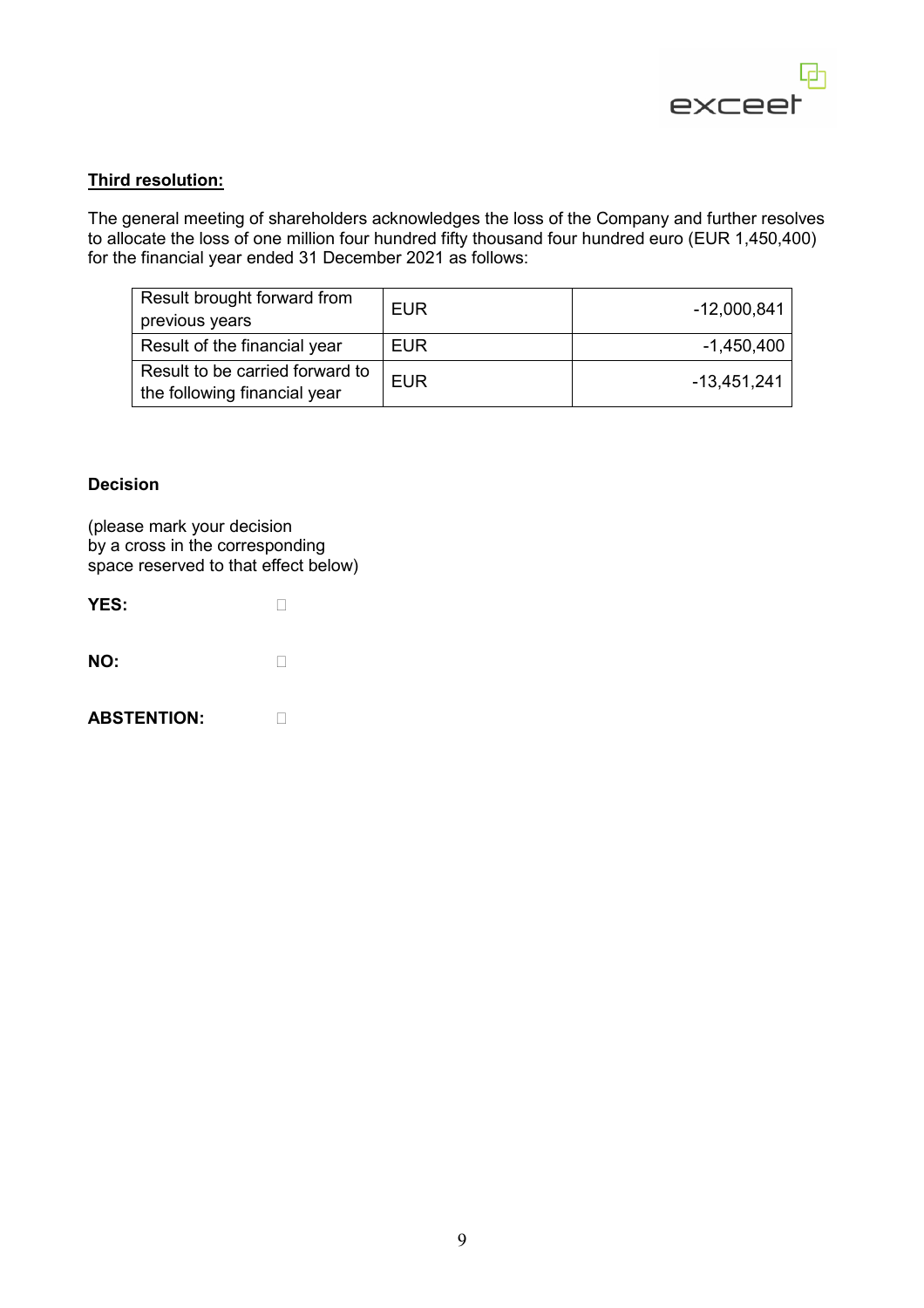

# **Fourth resolution**:

The general meeting of shareholders acknowledges presentation of the chairman of the meeting of the management report issued by the board of directors with the respect to the annual and consolidated accounts and of the independent auditor with respect to the consolidated accounts for the financial year 31 December 2021.

#### **Decision**

(please mark your decision by a cross in the corresponding space reserved to that effect below)

| YES: |   |
|------|---|
| NO:  | П |

**ABSTENTION:**

#### **Fifth resolution**:

The general meeting of shareholders resolves to approve the consolidated accounts for the financial year ended 31 December 2021.

#### **Decision**

| YES: |   |
|------|---|
| NO:  | п |

| <b>ABSTENTION:</b> |  |
|--------------------|--|
|--------------------|--|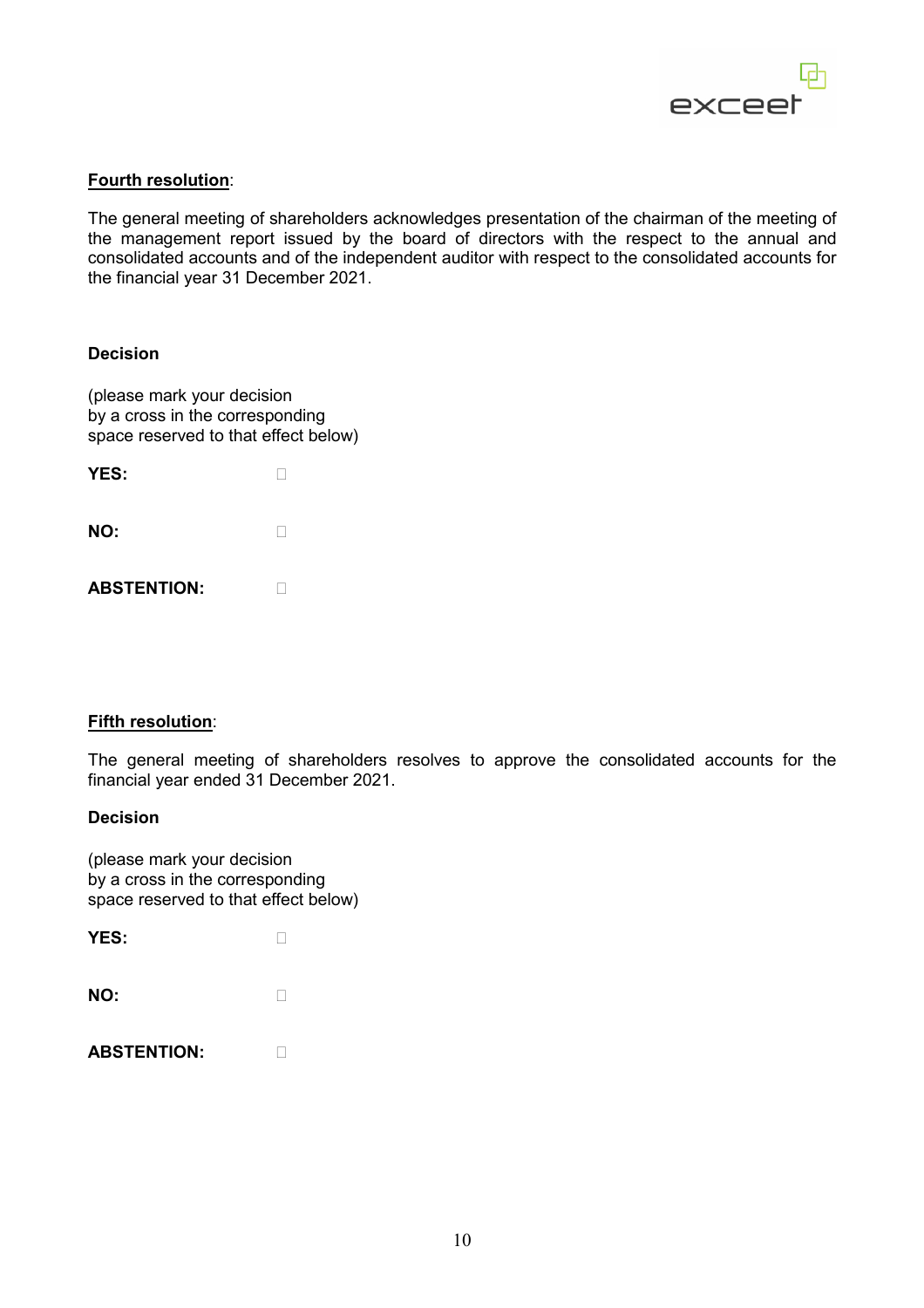

# **Sixth resolution:**

The general meeting of shareholders resolves to grant discharges (quitus) to (i) Mr. Georges Bock, (ii) Mr. Jan Klopp and (iii) Mr. Roland Lienau in their capacity as members of the supervisory board of the company for the exercise of their mandates for the financial year ended 31 December 2021.

# **Decision**

(please mark your decision by a cross in the corresponding space reserved to that effect below)

| <b>YES:</b>        |  |
|--------------------|--|
| NO:                |  |
| <b>ARSTENTION:</b> |  |

# **Seventh resolution:**

The general meeting of shareholders resolves to grant discharge (quitus) to exceet Management S.à.r.l. in its capacity as manager of the Company for the exercise of its mandates for the financial year ended 31 December 2021.

#### **Decision**

(please mark your decision by a cross in the corresponding space reserved to that effect below)

| YES: |  |
|------|--|
| NO:  |  |

**ABSTENTION:**

# **Eighth resolution:**

The general meeting of shareholders acknowledges and casts its advisory vote on the remuneration report of the Company for the financial year ended 31 December 2021.

#### **Decision**

(please mark your decision by a cross in the corresponding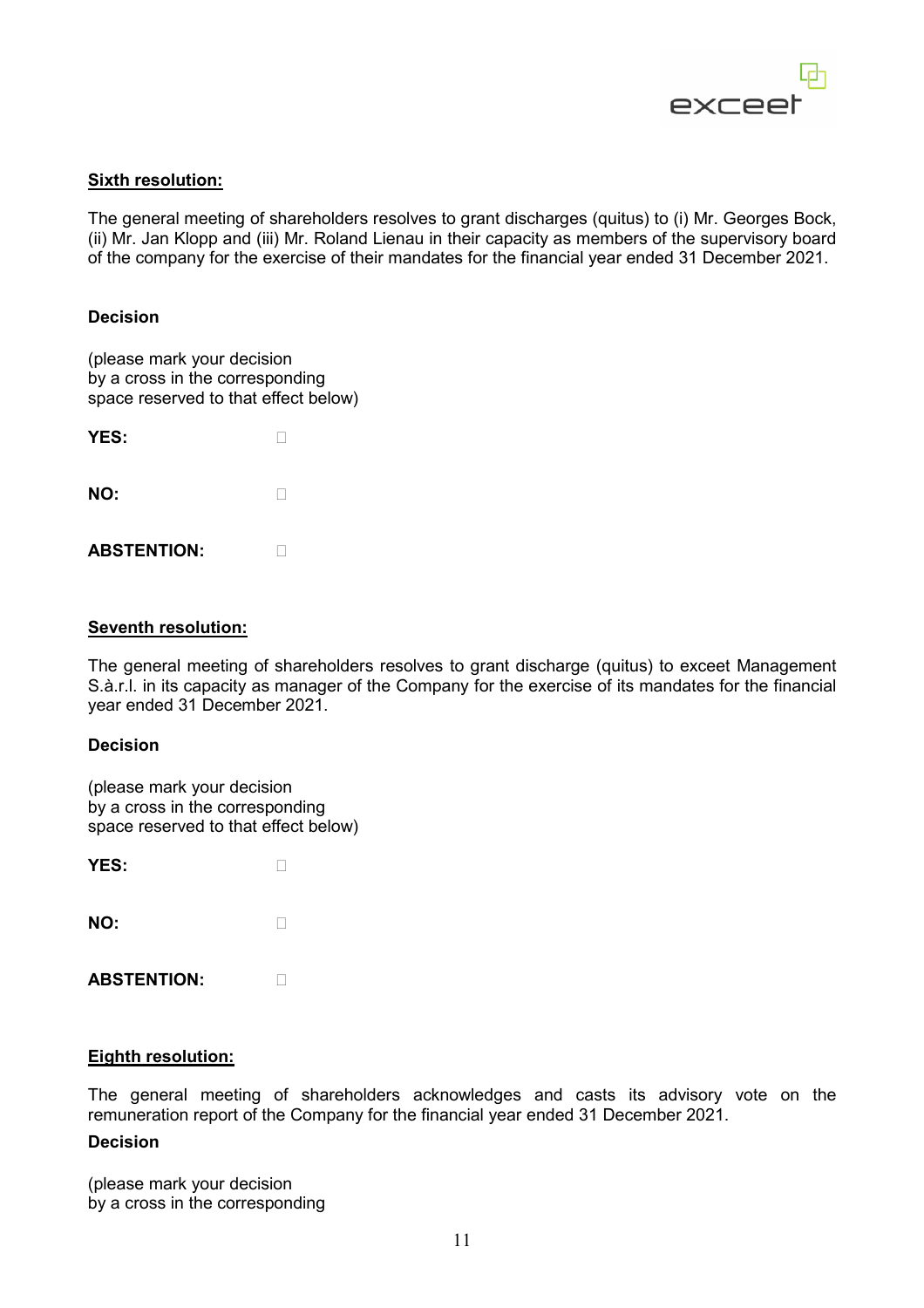

| space reserved to that effect below) |  |  |  |
|--------------------------------------|--|--|--|
|--------------------------------------|--|--|--|

| <b>YES:</b>        |  |
|--------------------|--|
| NO:                |  |
| <b>ABSTENTION:</b> |  |

# **Ninth resolution:**

The general meeting of shareholders resolves to elect BDO Audit SA, Luxembourg as independent auditor (*réviseur d'entreprises agréé*) of the Company until the annual general meeting approving the annual accounts for the financial year ending 31 December 2022.

# **Decision**

| YES:               |  |
|--------------------|--|
| NO:                |  |
| <b>ABSTENTION:</b> |  |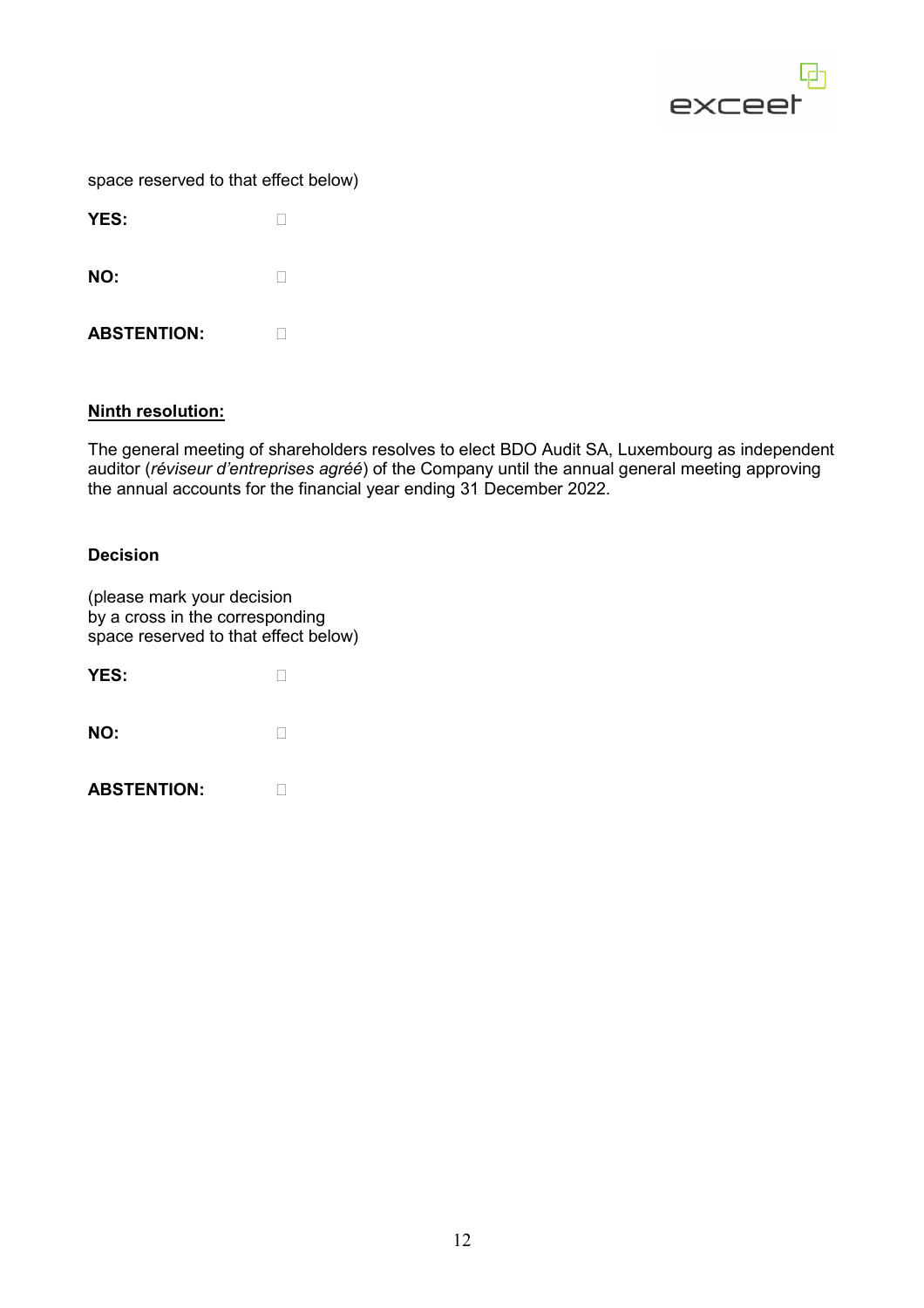

The Undersigned hereby further declares that he/she/it is not attending in person the extraordinary general shareholders' meeting of shareholders of the Company to be held on 29 June 2022 at 12.30 p.m. CEST with the following agenda (the "**EGM**"):

# **AGENDA EGM**

1. Acknowledgment of the special report prepared by the Manager of the Company in relation to Article 420-26(5) of the law of 10 August 1915 as amended regarding the proposed creation of an authorised capital of the Company and the waiver of preferential subscription rights regarding shares issued thereunder.

2. Decision to create an authorised capital in an amount of EUR two million eight hundred seven thousand six hundred forty euro (EUR 2,807,640), excluding the issued share capital, and to grant the authorisation to the Manager to issue up to one hundred eighty-four million seven hundred fifteen thousand fifty-five (184,715,055) Ordinary Shares.

3. Amendment of Article 5 of the Company articles of association.

The undersigned hereby votes as follow on the proposed resolutions of the extraordinary general meeting of shareholders:

# **First resolution:**

The general meeting of shareholders acknowledges the special report prepared by the Manager of the Company in relation to Article 420-26(5) of the law of 10 August 1915 as amended, regarding the proposed creation of an authorized capital of the Company, as well as the waiver of preferential subscription rights regarding shares issued under such new authorized capital.

#### **Decision**

(please mark your decision by a cross in the corresponding space reserved to that effect below)

| YES: |
|------|
|------|

| NO: |  |  |
|-----|--|--|
|     |  |  |

**ABSTENTION:**

#### **Second resolution:**

The general meeting of shareholders decides to create an authorised capital in an amount two million eight hundred seven thousand six hundred forty euro (EUR 2,807,640), excluding the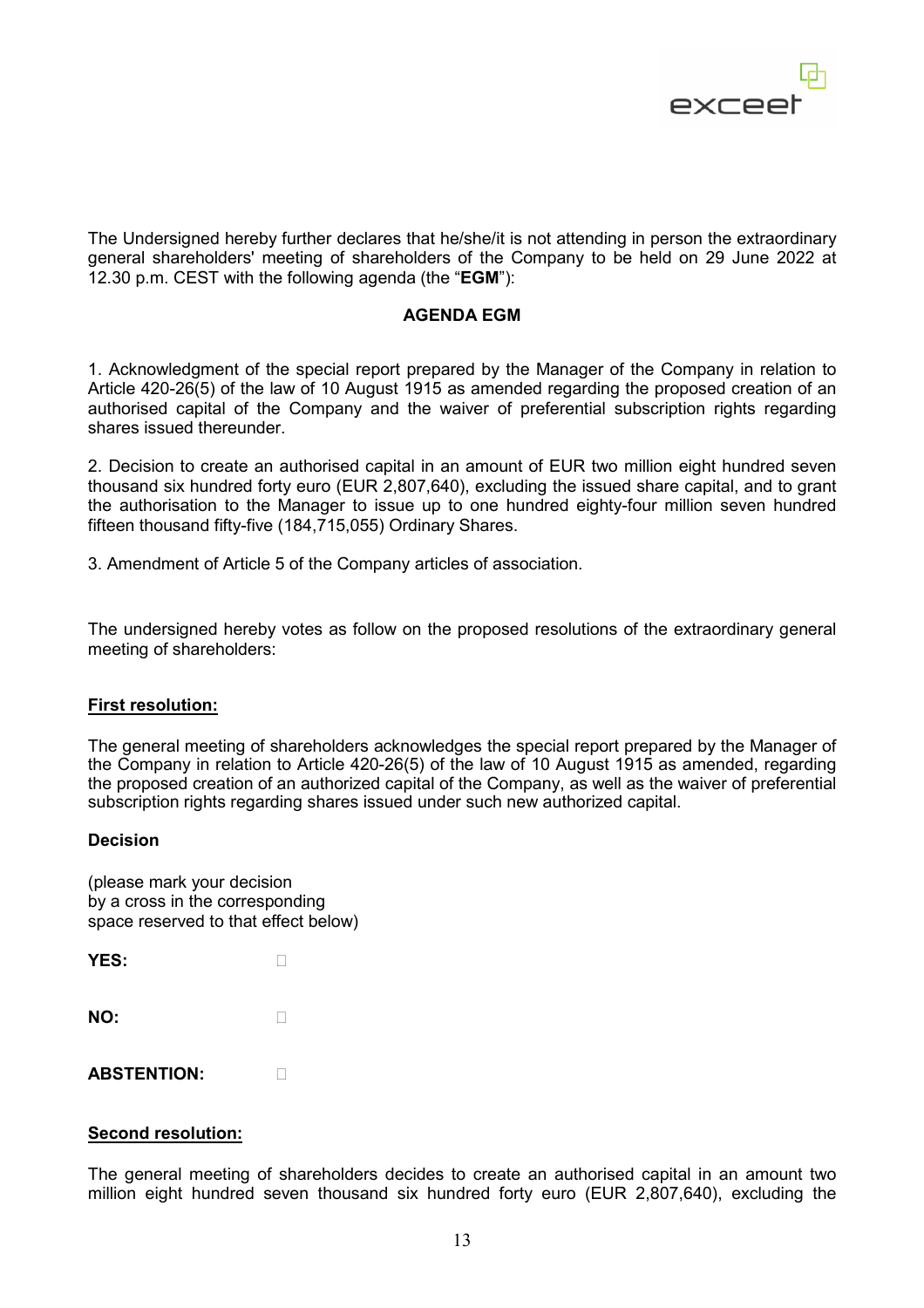

issued share capital, consisting of one hundred eighty-four million seven hundred fifteen thousand fifty-five (184,715,055) Ordinary Shares without nominal value and to authorise the Manager to issue Ordinary Shares within the limits of the authorised capital to such persons and on such terms as they shall see fit, for a period expiring at the five (5) year anniversary of the present extraordinary general meeting.

The general meeting of shareholders therefore further resolves to amend article 5 of the articles of association of the Company within the framework the subsequent resolution.

#### **Decision**

(please mark your decision by a cross in the corresponding space reserved to that effect below)

| <b>YES:</b>        |  |
|--------------------|--|
| NO:                |  |
| <b>ABSTENTION:</b> |  |

# **Third resolution:**

The general meeting of shareholders resolves to amend article 5 of the articles of association of the Company through the insertion of a new article 5.4 which shall read as follows:

The authorised capital, excluding the issued share capital, is set at two million eight hundred seven thousand six hundred forty euro (EUR 2,807,640), consisting of one hundred eighty-four million seven hundred fifteen thousand fifty-five (184,715,055) Ordinary Shares without nominal value. During a period of five (5) years from the resolution to create, renew or increase the authorised capital pursuant to this article, the Manager is hereby authorised to issue Ordinary Shares to such persons and on such terms as they shall see fit and specifically to proceed to such issue without reserving a preferential right to subscribe to the shares issued for the existing shareholders, and it being understood, that any issuance of such instruments will reduce the available authorised capital accordingly.

The authorised capital of the Company may be increased or reduced by a resolution of the general meeting of shareholders adopted in the manner required for an amendment of these articles of association.

The above authorisations may be renewed through a resolution of the general meeting of the shareholders adopted in the manner required for an amendment of these articles of association and subject to the provisions of the Law, each time for a period not exceeding five (5) years.